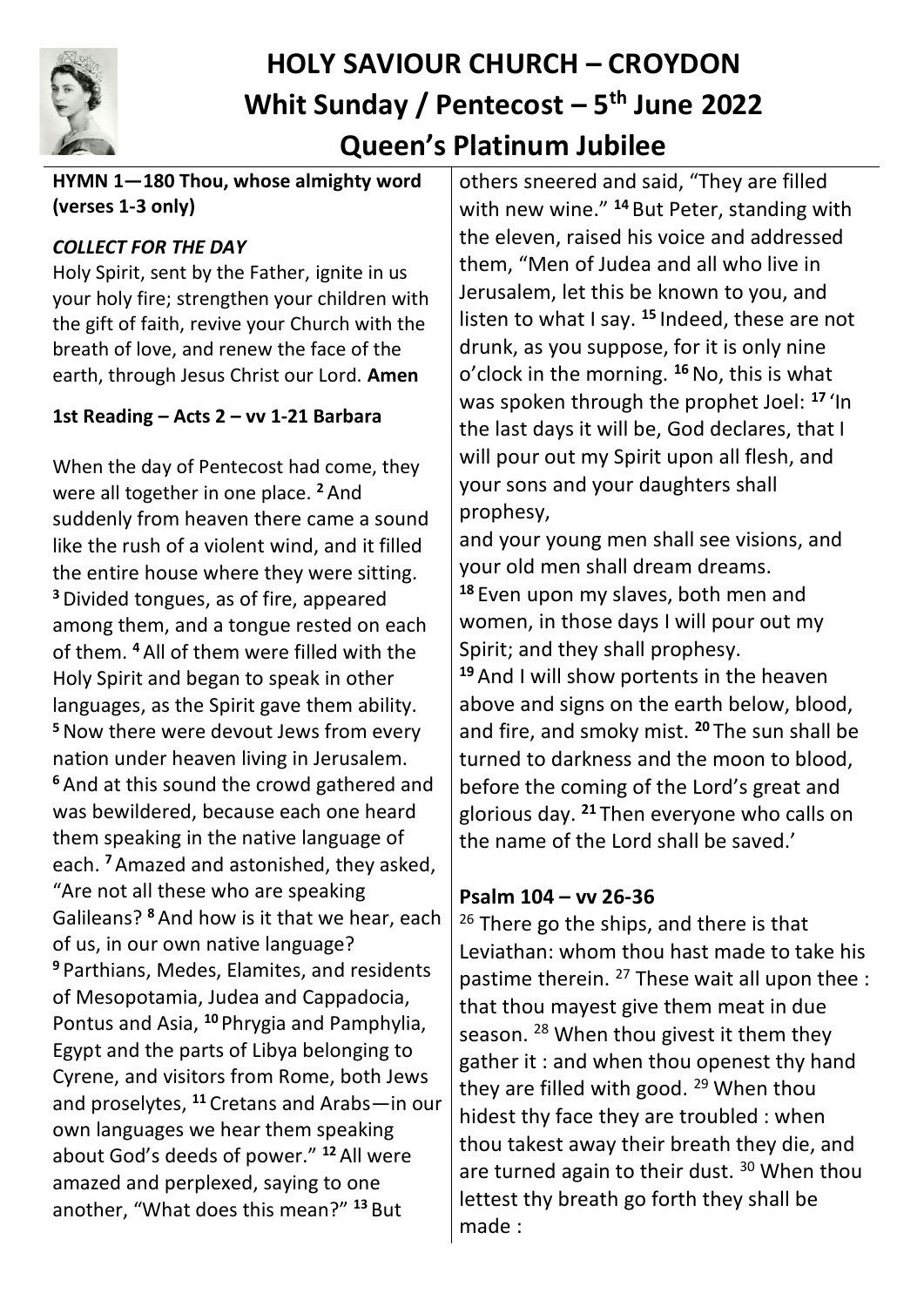and thou shalt renew the face of the earth.<sup>31</sup> The glorious majesty of the Lord shall endure for ever : the Lord shall rejoice in his works.<sup>32</sup> The earth shall tremble at the look of him : if he do but touch the hills, they shall smoke.  $33$  I will sing unto the Lord as long as I live : I will praise my God while I have my being.

<sup>34</sup> And so shall my words please him : my joy shall be in the Lord.<sup>35</sup> As for sinners, they shall be consumed out of the earth, and the ungodly shall come to an end :

<sup>36</sup> Praise thou the Lord, O my soul, praise the Lord.

*Glory be to the Father and to the Son and to the Holy Ghost; as it was in the beginning, is now and ever shall be, world without end. Amen*

**2 nd Reading – Romans 8 –vv 14-17**

#### **Sheri**

**<sup>14</sup>** For all who are led by the Spirit of God are children of God. **<sup>15</sup>** For you did not receive a spirit of slavery to fall back into fear, but you received a spirit of adoption. When we cry, "Abba!<sup>[]</sup> Father!" <sup>16</sup> it is that very Spirit bearing witness<sup>[\[m\]](https://www.biblegateway.com/passage/?search=Romans+8&version=NRSVUE#fen-NRSVUE-28118m)</sup> with our spirit that we are children of God, **<sup>17</sup>** and if children, then heirs: heirs of God and joint heirs with Christ, if we in fact suffer with him so that we may also be glorified with him.

## **Hymn 2 – 343- Be Thou my vision**

#### **Gospel– John 14 - vv 8-17**

**<sup>8</sup>** Philip said to him, "Lord, show us the Father, and we will be satisfied." **<sup>9</sup>** Jesus said to him, "Have I been with you all this time, Philip, and you still do not know me? Whoever has seen me has seen the Father. How can you say, 'Show us the Father'? **<sup>10</sup>**Do you not believe that I am in the Father and the Father is in me? The words that I say to you I do not speak on my own; but the Father who dwells in me does his works. **<sup>11</sup>** Believe me that I am in the Father and the Father is in me; but if you do not, then believe me because of the works themselves. **<sup>12</sup>**Very truly, I tell you, the one who believes in me will also do the works that I do and, in fact, will do greater works than these, because I am going to the Father. **<sup>13</sup>** I will do whatever you ask in my name, so that the Father may be glorified in the Son. **<sup>14</sup>** If in my name you ask me for anything, I will do it. **<sup>15</sup>** "If you love me, you will keep my commandments. **<sup>16</sup>**And I will ask the Father, and he will give you another Advocate, to be with you forever. **<sup>17</sup>** This is the Spirit of truth, whom the world cannot receive, because it neither sees him nor knows him. You know him, because he abides with you, and he will be in you.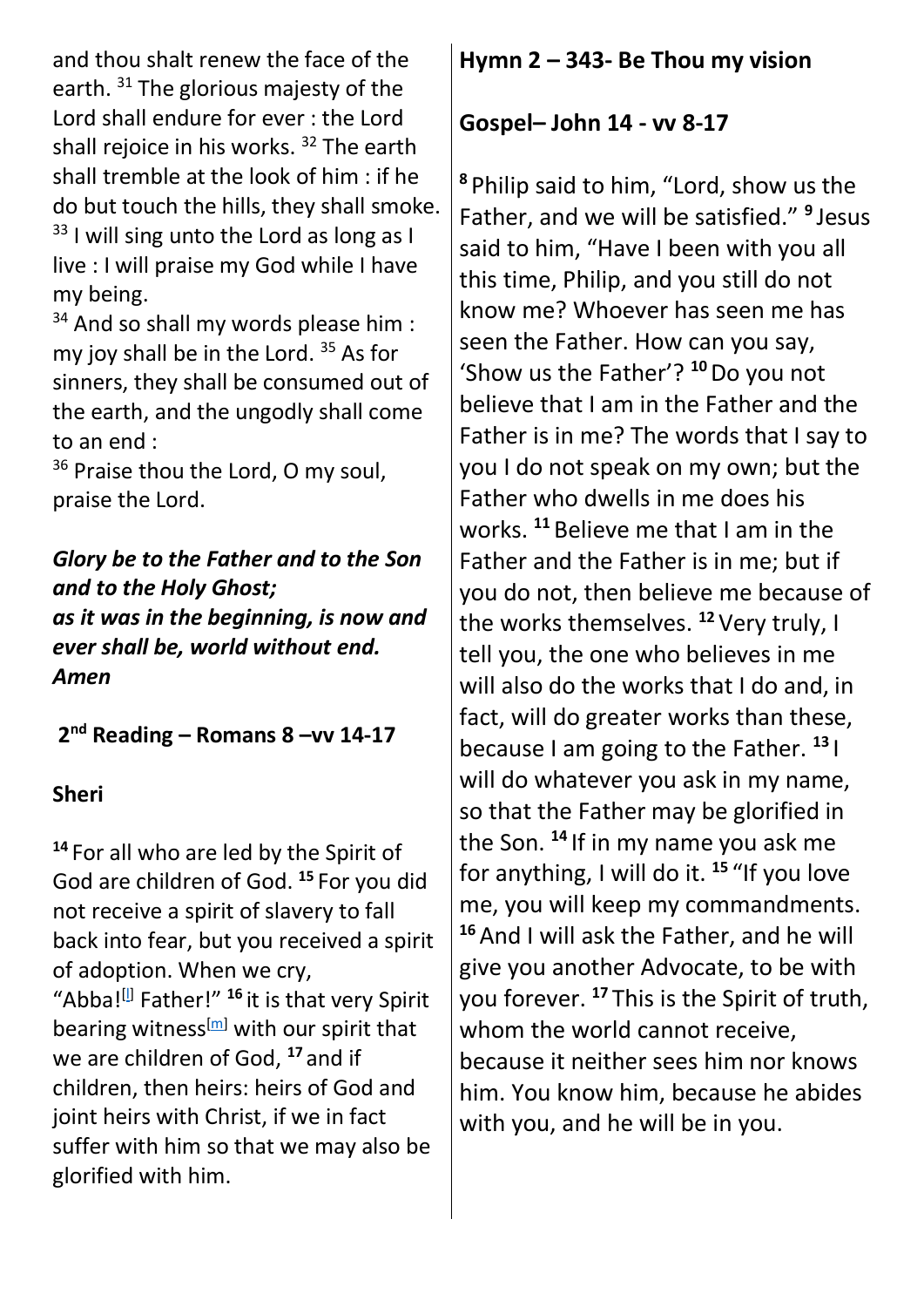# *Prayers of Intercession – Craig*

# *We Pray Especially This Week:*

*- For the parents and families of the children murdered in Texas - For those on half term - For those who have no friends or family*

## *We Pray for those Unwell in Body, Mind or Spirit*

*Barbara G, Margaret L, Janine H, Janet & John J, Stephen Mc, Geraldine, Sandra, Kat's sister Christine, Jean, Sarah's mother Fedora, Veronica F's friend, Matt, Tabitha's aunt, Brenda, Stephanie, Cyril & Janet, Minnie, Alexander, Cousin Zen, all at 44 Kimberley Road & Christopher, Miriam, Denise M, Ernestine, Simon &Samantha, Girish, Ethel, Pat & Enid, Bridget, Ron, Avril and all those we know and love* 

 *We pray for the souls of Jenny Prentice and Margaret Shipman,* 

*+May light perpetual shine upon them, May they rest in peace and rise in glory*

*We pray for those who are mourning*

## *We Give Thanks and Praise:*

- *- For our Queen at her Jubilee*
- *- For those we love*
- *- For those who help others in trouble*

**Offertory Hymn – HHS 91 – Shine, Jesus shine**

## *Communion Hymns*

**HHS 69– Spirit of God HHS 63 – Make me a channel**

### *POST COMMUNION PRAYER*

Faithful God, who fulfilled the promises of Easter by sending us your Holy Spirit and opening to every race and nation the way of life eternal: open our lips by your Spirit, that every tongue may tell of your glory; through Jesus Christ our Lord. **Amen**

## **A Prayer during Interregnum**

*Heavenly Father, During our Interregnum period We call on you for guidance, vision and renewed hope. As we seek a new incumbent oh Lord, We ask for someone who will be filled with Godly love Faithful in prayer and be prepared to serve you with joy. May the work that they do impact positively on Holy Saviour and the wider community. As we pray and wait faithfully, help us to remember that the plans you have for us are not filled with harm, but give us that reassurance of a future filled with hope. Thank you oh Lord for continuing on this journey with us.*

#### **AMEN**

**Final Hymn – 431 – We have a gospel to proclaim**